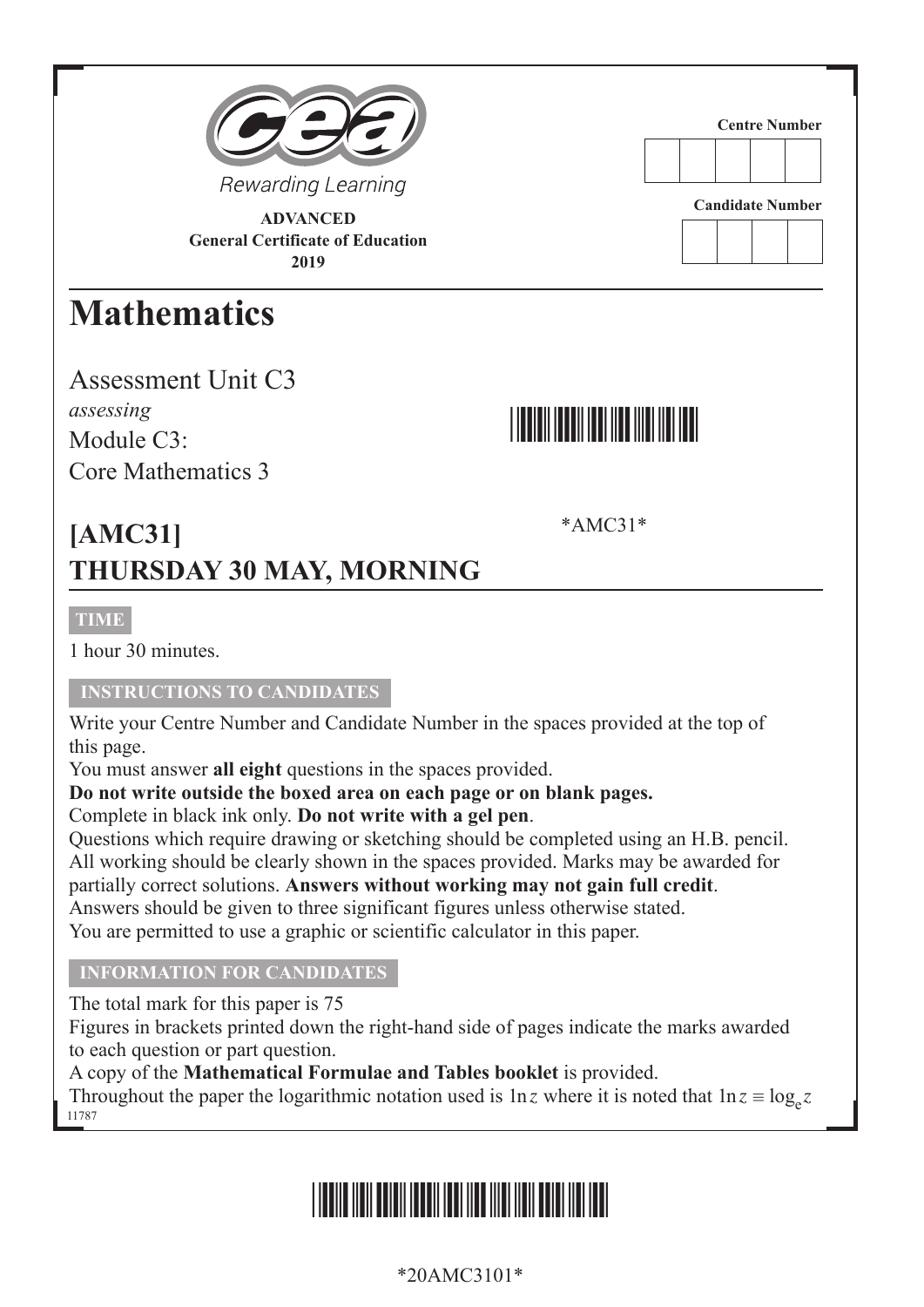- R  $Q$  $\sum_{\mu \text{ boundary}}$  $\alpha$ Q  $\alpha$ 汩  $\alpha$ Ð  $Q$ 汩  $Q$ Ð  $\alpha$ 泡  $\alpha$ 汩  $Q$ 泡  $\alpha$ 汩  $Q$ 汩  $\alpha$ 泡  $\alpha$ Ð  $Q$ Ð  $Q$  $\sum_{i \text{ century}}$  $\alpha$ 泡  $\alpha$ 泡  $\alpha$ Ð  $\alpha$ 迫  $\alpha$  $\sum_{i \in \text{conv}}$  $\alpha$  $\sum_{\text{locons}}$  $\mathcal{Q}$ Ð  $\alpha$
- **1** An engineer wishes to know roughly how much water is in a drainage channel. **Fig. 1** below shows the cross section of the channel.



The drainage channel is straight.

It is 4m wide and 500m long.

The depth *d* metres at a distance *s* metres from one bank is shown in the table below.

Use Simpson's Rule to find an approximate area of the cross section and hence the approximate volume of water in the drainage channel.

[You may assume that the cross section's area is constant.] [5]

11787



\*20AMC3102\*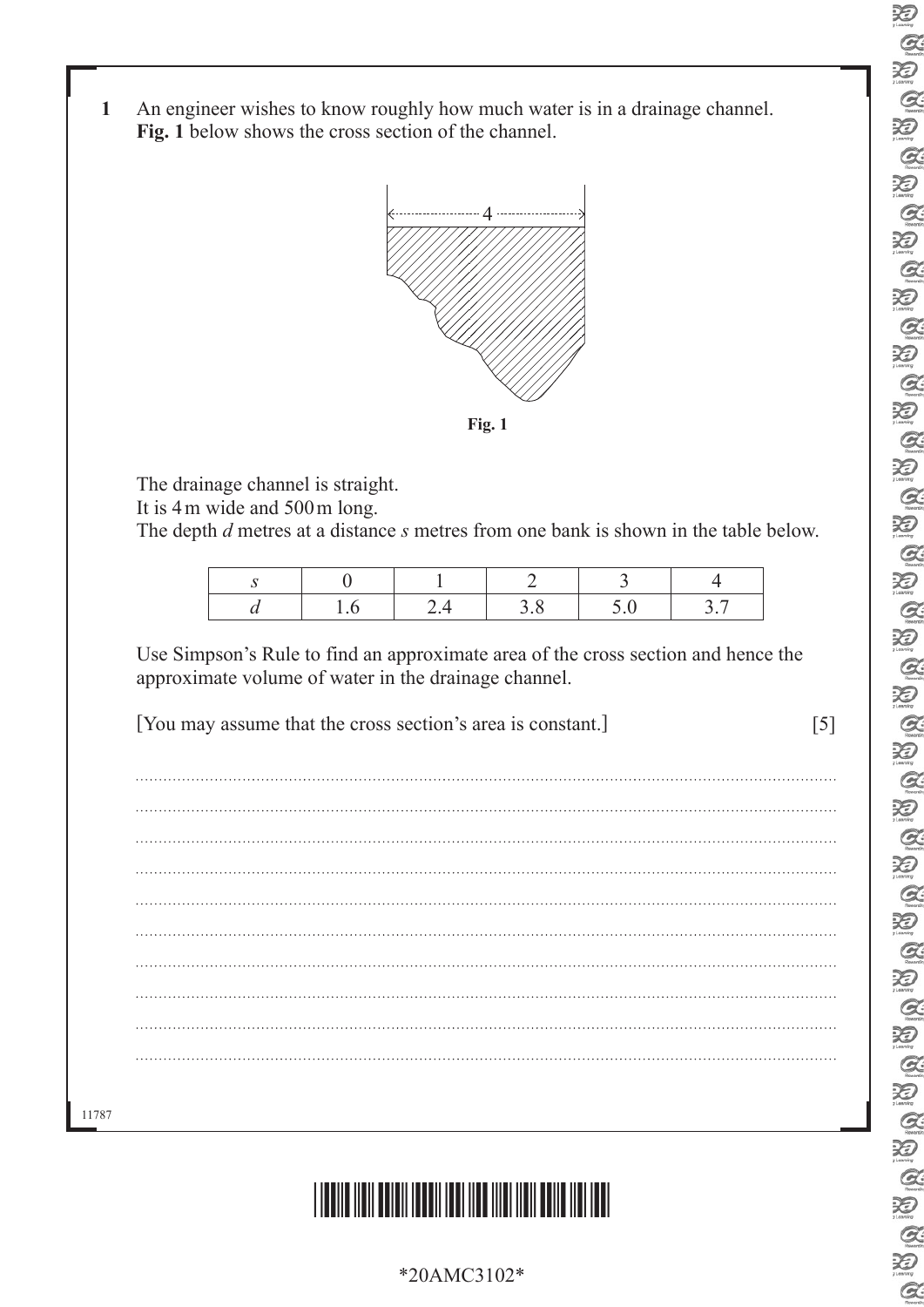| $\cdots$      |
|---------------|
|               |
|               |
| .<br>$\cdots$ |
|               |
|               |
| $\cdots$      |
|               |
|               |
|               |
|               |
|               |
| $\cdots$      |
|               |
| .<br>$\cdots$ |
|               |
|               |
| .<br>$\cdots$ |
|               |
|               |
|               |
|               |
|               |
|               |
|               |
|               |
|               |
|               |
| [Turn over    |
|               |

# \*20AMC3103\*

\*20AMC3103\*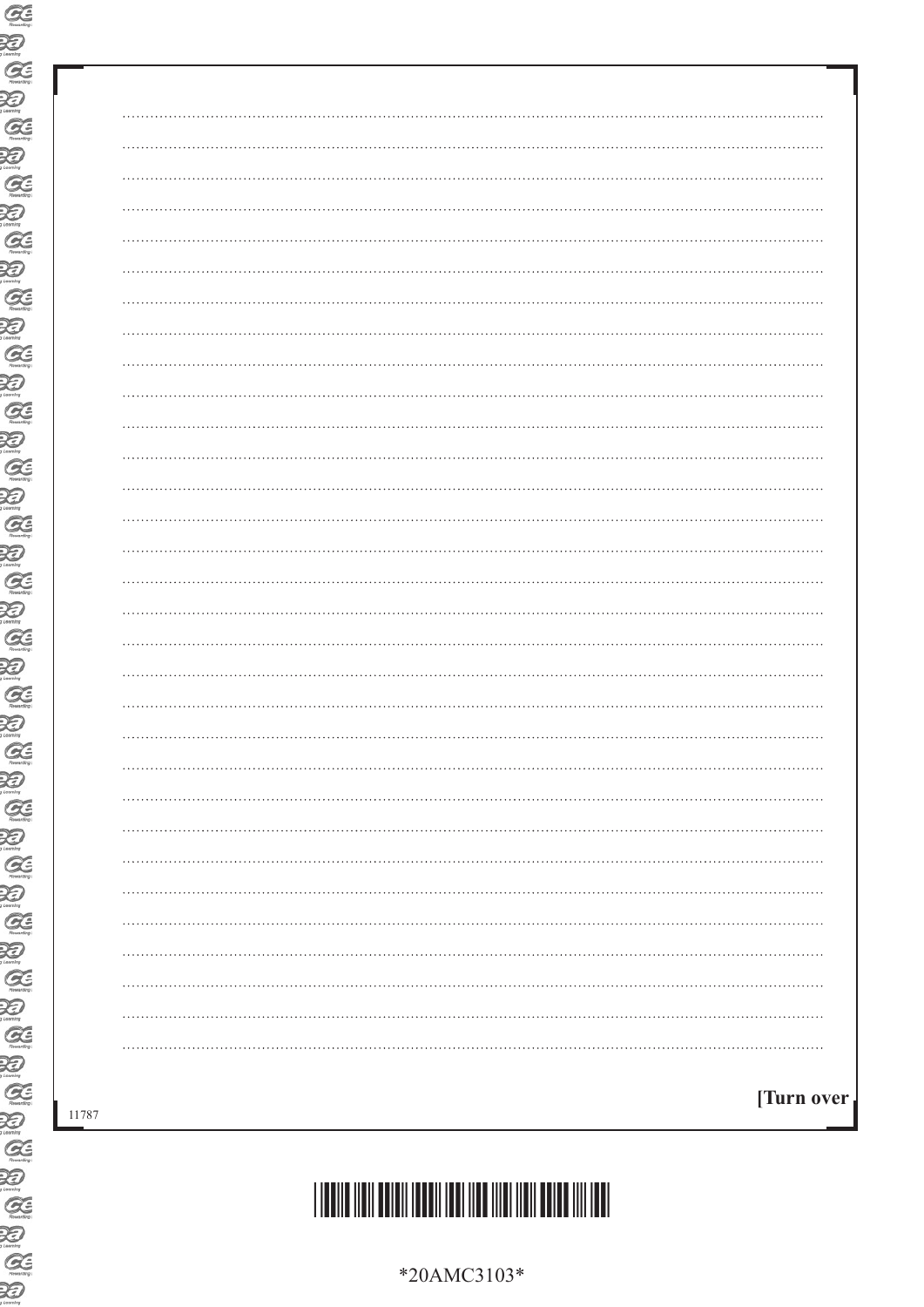| (a) Solve the equation<br>$ 5x - 1  = 8$ | [4] |
|------------------------------------------|-----|
|                                          |     |
|                                          |     |
|                                          |     |
|                                          |     |
|                                          |     |
|                                          |     |
|                                          |     |
|                                          |     |
|                                          |     |
|                                          |     |
|                                          |     |
|                                          |     |
|                                          |     |
|                                          |     |
|                                          |     |
|                                          |     |
|                                          |     |
|                                          |     |
|                                          |     |
|                                          |     |
|                                          |     |
|                                          |     |
|                                          |     |
|                                          |     |
|                                          |     |
|                                          |     |
|                                          |     |
|                                          |     |
|                                          |     |
|                                          |     |
|                                          |     |



\*20AMC3104\*

E 泡 E E  $\alpha$ 20<br>Q  $\sum_{n=1}^{\infty}$  $\alpha$ 迴  $\mathcal{Q}$ 20<br>Q  $\sum_{\text{mean}}$  $\alpha$  $\sum_{\text{norm}}$  $Q$  $\sum_{n \text{ terms}}$  $\alpha$  $\overline{\mathbf{X}}$  $Q$  $\begin{picture}(20,20) \put(0,0){\line(1,0){155}} \put(15,0){\line(1,0){155}} \put(15,0){\line(1,0){155}} \put(15,0){\line(1,0){155}} \put(15,0){\line(1,0){155}} \put(15,0){\line(1,0){155}} \put(15,0){\line(1,0){155}} \put(15,0){\line(1,0){155}} \put(15,0){\line(1,0){155}} \put(15,0){\line(1,0){155}} \put(15,0){\line(1,0){155}} \$ 酒  $\alpha$ 迴 E<br>E **BABA** E<br>E  $\frac{1}{2}$  $\alpha$ 

E<br>C

 $\overline{\mathcal{Z}}$  $\alpha$  $\sum_{\text{learning}}$  $\alpha$  $\sum_{i \text{learning}}$  $\alpha$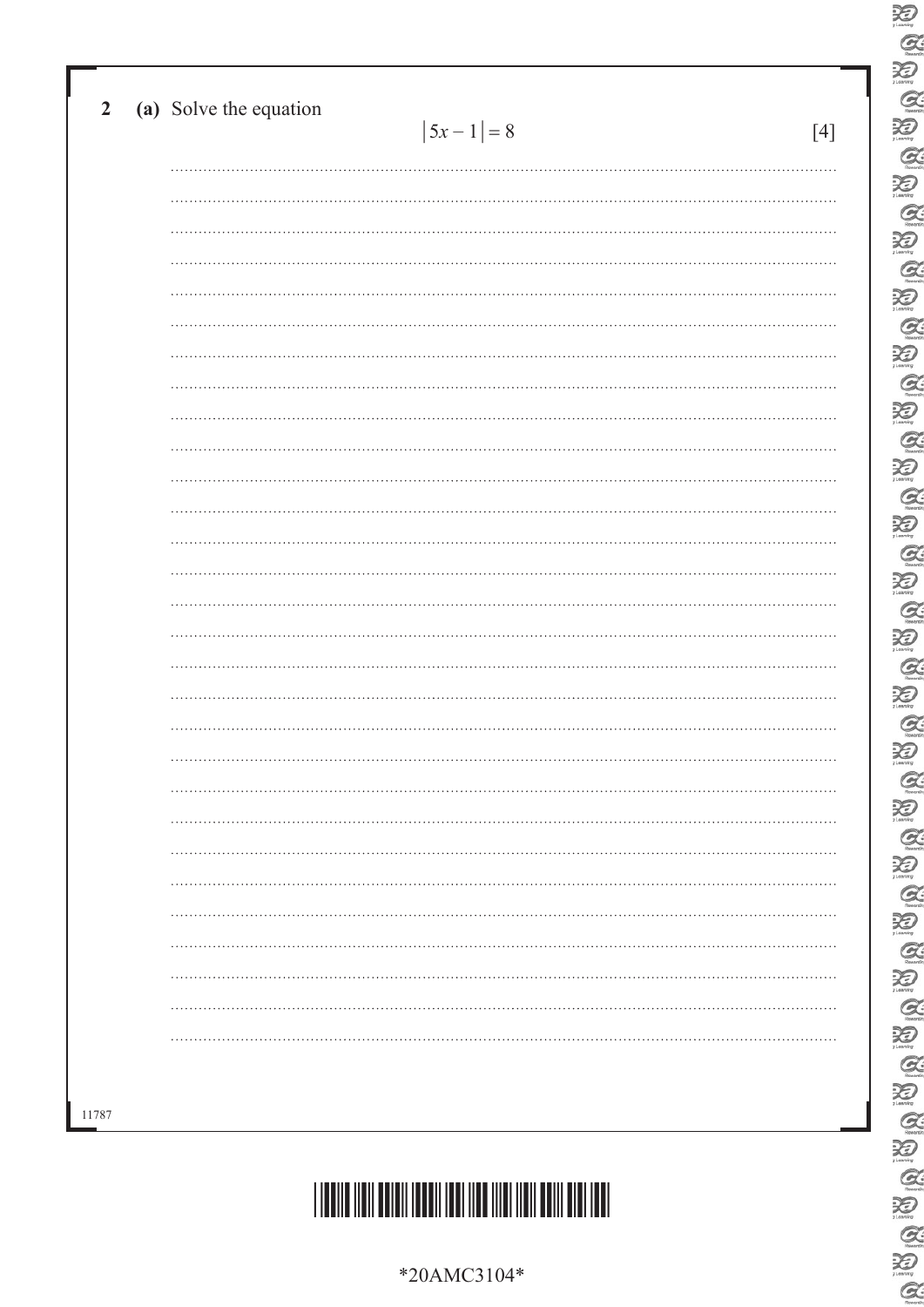11787

| (b) Simplify |                                                          |            |
|--------------|----------------------------------------------------------|------------|
|              | $\frac{x^2-9}{4x^2-16x-20} \div \frac{2x^2+7x+3}{4x-20}$ | [5]        |
|              |                                                          |            |
|              |                                                          |            |
|              |                                                          |            |
|              |                                                          |            |
|              |                                                          |            |
|              |                                                          |            |
|              |                                                          |            |
|              |                                                          |            |
|              |                                                          |            |
|              |                                                          |            |
|              |                                                          |            |
|              |                                                          |            |
|              |                                                          |            |
|              |                                                          |            |
|              |                                                          |            |
|              |                                                          |            |
|              |                                                          |            |
|              |                                                          |            |
|              |                                                          |            |
|              |                                                          |            |
|              |                                                          |            |
|              |                                                          |            |
|              |                                                          |            |
|              |                                                          |            |
|              |                                                          |            |
|              |                                                          |            |
|              |                                                          |            |
|              |                                                          |            |
|              |                                                          |            |
|              |                                                          | [Turn over |
|              |                                                          |            |

\*20AMC3105\*

# \*20AMC3105\*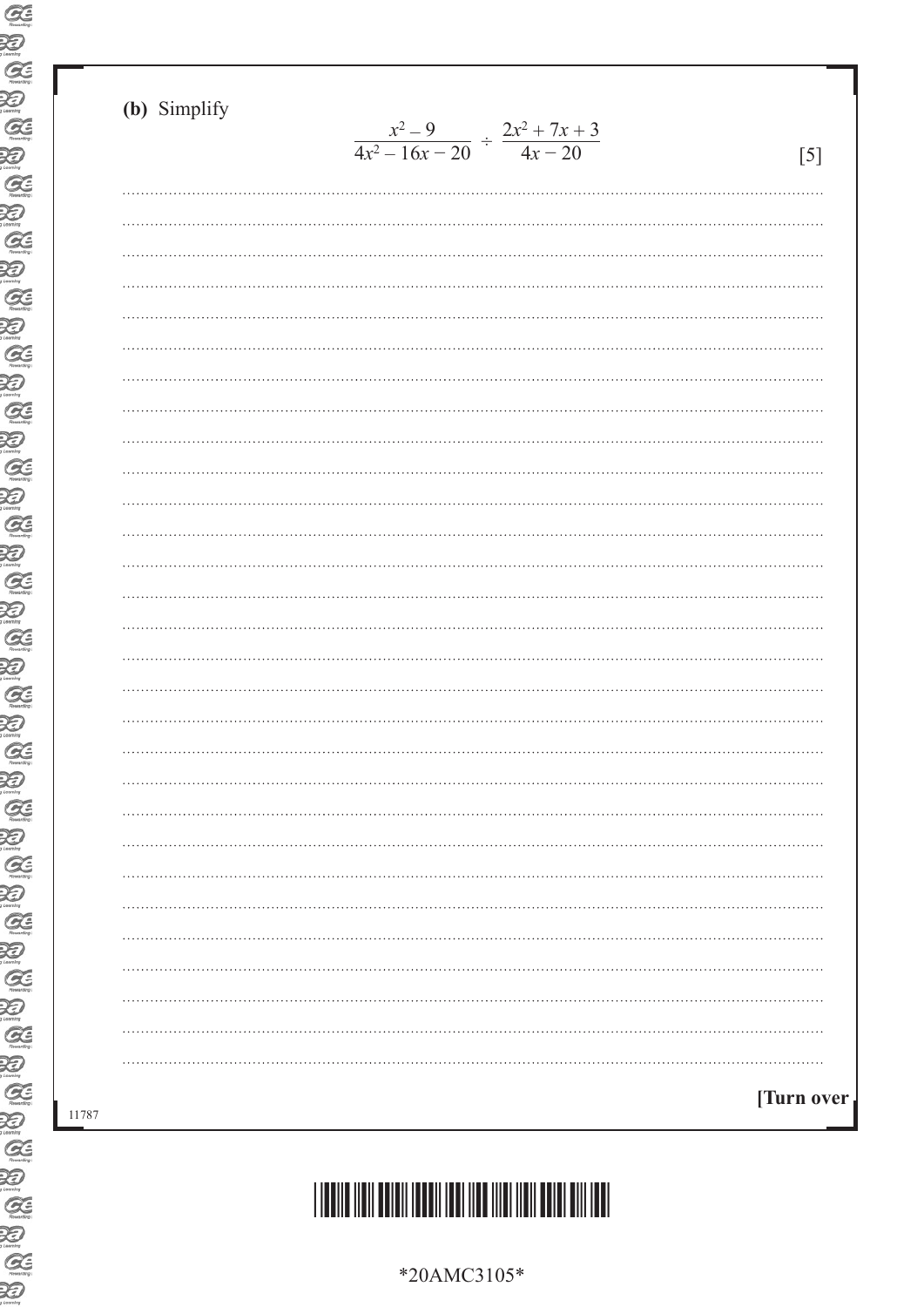| *20AMC3106* |
|-------------|
|-------------|



| $(1 + 2x)^{-3}$                                                        |
|------------------------------------------------------------------------|
| in ascending powers of x, up to and including the term in $x^3$<br>[5] |
|                                                                        |
|                                                                        |
|                                                                        |
|                                                                        |
|                                                                        |
|                                                                        |
|                                                                        |
|                                                                        |
|                                                                        |
|                                                                        |
|                                                                        |
|                                                                        |
|                                                                        |
|                                                                        |
|                                                                        |
|                                                                        |
|                                                                        |
|                                                                        |
|                                                                        |
|                                                                        |
|                                                                        |
|                                                                        |
|                                                                        |
|                                                                        |
|                                                                        |
|                                                                        |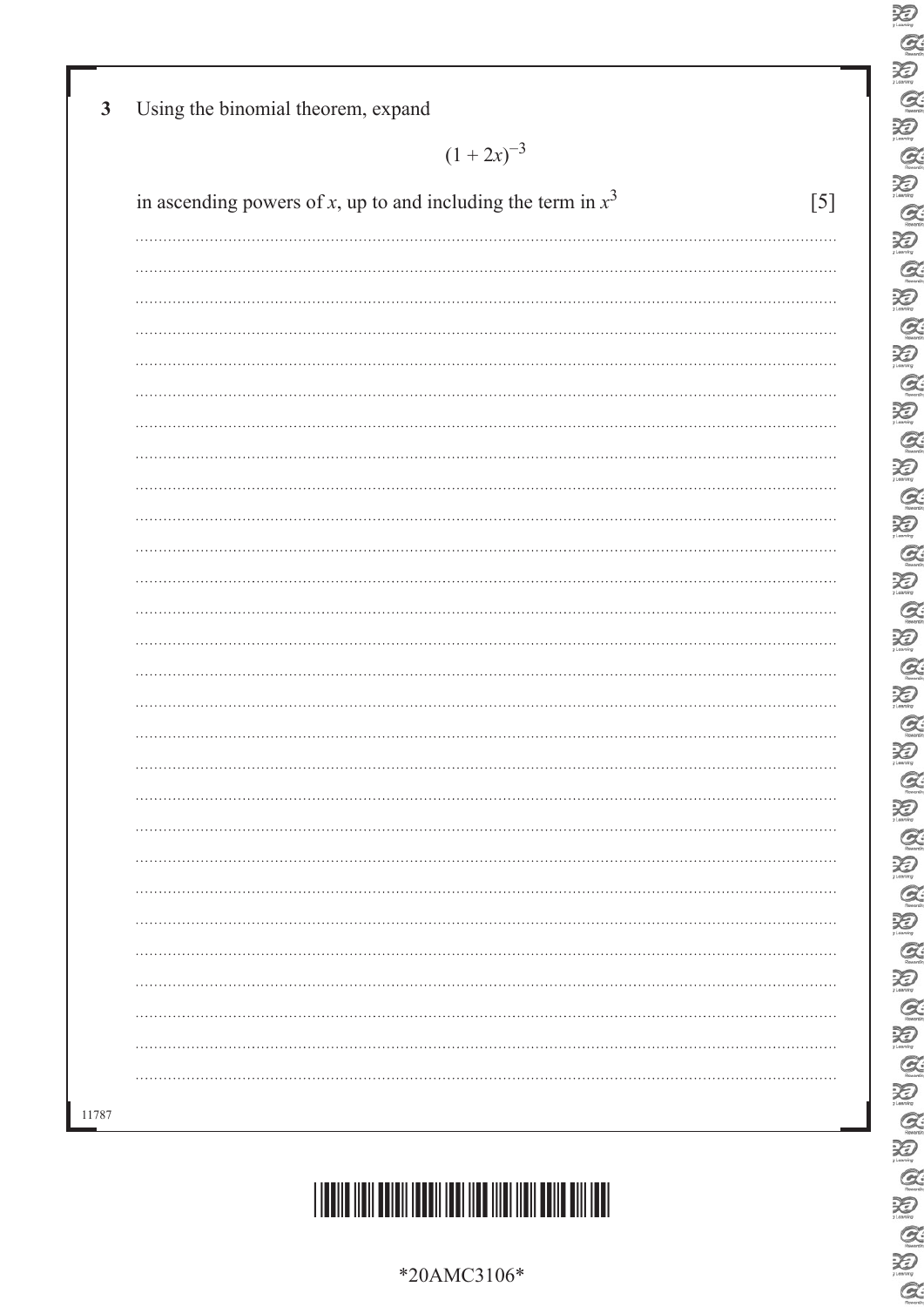





On the axes below, sketch the graphs of



\*20AMC3107\*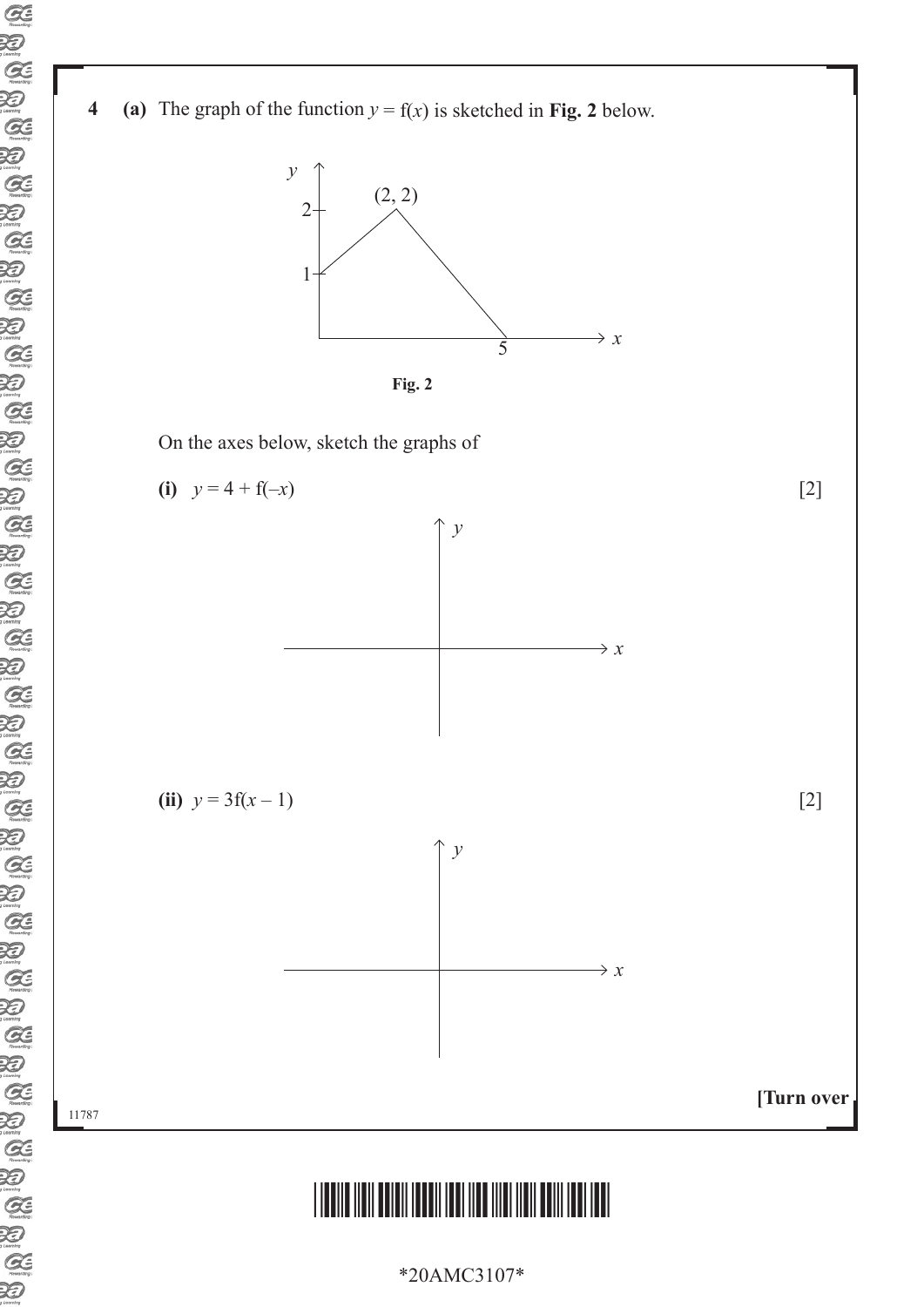**(b)** Write

11787

#### $6x^3 - 3x^2 + 3x - 23$  $(2x-3)(x+1)$

| in partial fractions. | [8]        |
|-----------------------|------------|
| .<br>$\cdots$         |            |
|                       |            |
|                       |            |
| $\cdots$              |            |
|                       |            |
|                       |            |
| $\cdots$              |            |
|                       |            |
| $\cdots$              |            |
| $\cdots$              |            |
|                       |            |
| $\cdots$              |            |
|                       |            |
|                       |            |
| .                     |            |
|                       |            |
|                       |            |
| $\cdots$<br>.         | . <b>.</b> |
|                       |            |
|                       | . <b>.</b> |
|                       |            |
|                       |            |
|                       |            |
|                       |            |
|                       |            |



|   | X)                                  |
|---|-------------------------------------|
|   | 19009000000000000000000000          |
|   |                                     |
|   |                                     |
|   |                                     |
|   |                                     |
|   |                                     |
|   |                                     |
| I |                                     |
|   |                                     |
|   |                                     |
|   |                                     |
|   |                                     |
|   |                                     |
|   |                                     |
|   |                                     |
|   |                                     |
|   |                                     |
|   |                                     |
|   |                                     |
|   |                                     |
|   | OS (B)                              |
|   |                                     |
|   | Sig Big                             |
|   |                                     |
|   |                                     |
|   | Q                                   |
|   | XI)<br>1. anim                      |
|   |                                     |
|   |                                     |
|   |                                     |
|   |                                     |
|   |                                     |
|   |                                     |
|   |                                     |
|   |                                     |
|   |                                     |
|   |                                     |
|   |                                     |
|   | ថៃ (ស ថៃ ស ថៃ ស ថៃ ស ថៃ ស ថៃ ស ថៃ ស |
|   |                                     |
|   |                                     |
|   |                                     |
|   | GB<br>B<br>G                        |
|   |                                     |

20

\*20AMC3108\*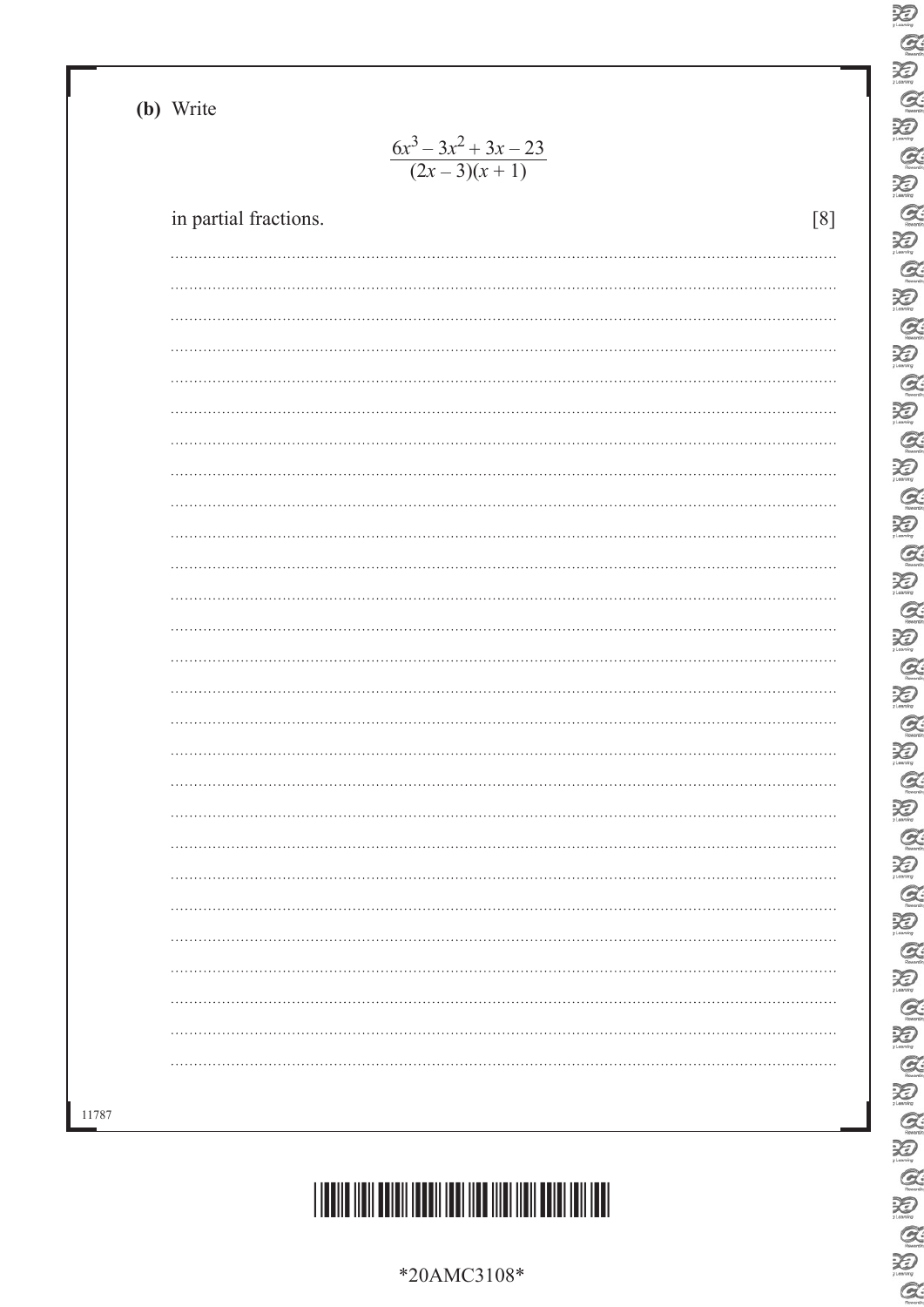| $\cdots$    |
|-------------|
|             |
| .           |
|             |
|             |
| .           |
|             |
|             |
| .           |
|             |
|             |
| .           |
|             |
|             |
| .           |
|             |
|             |
| .           |
|             |
|             |
| .           |
|             |
|             |
|             |
|             |
|             |
|             |
|             |
|             |
|             |
|             |
| [Turn over] |
|             |

# \*20AMC3109\*

\*20AMC3109\*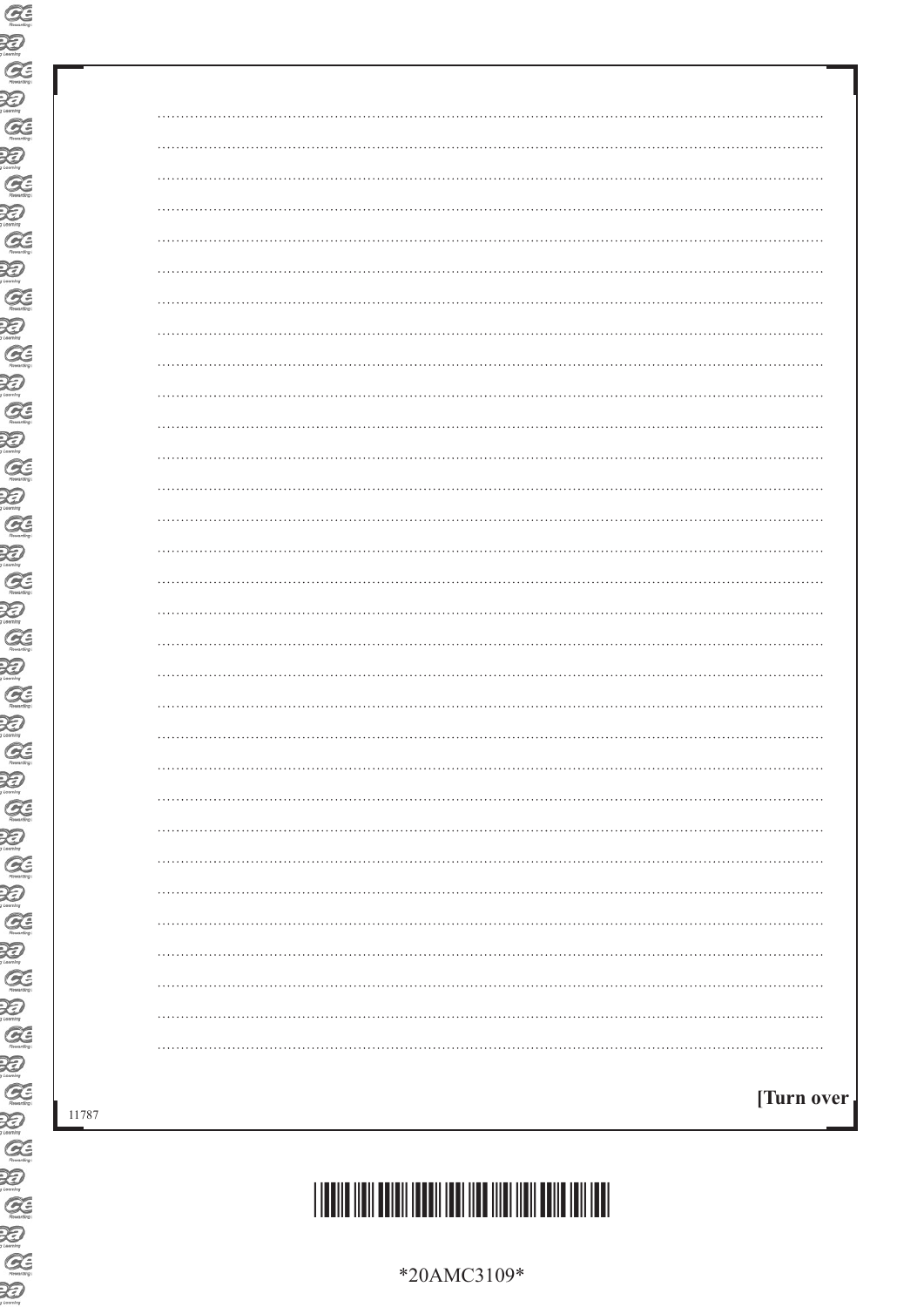| $\cot \theta + \tan \theta \equiv \sec \theta \csc \theta$<br>[5] |
|-------------------------------------------------------------------|
| .                                                                 |
|                                                                   |
|                                                                   |
|                                                                   |
|                                                                   |
|                                                                   |
|                                                                   |
|                                                                   |
|                                                                   |
|                                                                   |
|                                                                   |
|                                                                   |
|                                                                   |
|                                                                   |
|                                                                   |
|                                                                   |
|                                                                   |
|                                                                   |
|                                                                   |
|                                                                   |
|                                                                   |
|                                                                   |
|                                                                   |
|                                                                   |
|                                                                   |
|                                                                   |
|                                                                   |
|                                                                   |
|                                                                   |
|                                                                   |
|                                                                   |
|                                                                   |

E<br>C

 $\overline{\mathcal{Z}}$  $\alpha$  $\sum_{\text{learning}}$  $\alpha$  $\sum_{i \text{learning}}$  $\alpha$ 

E

泡

E E

 $\alpha$ 

20<br>Q

 $\sum_{n=1}^{\infty}$  $\alpha$ 迴  $\mathcal{Q}$ 

20<br>Q

 $\sum_{\text{mean}}$  $\alpha$  $\sum_{\text{norm}}$  $\alpha$  $\sum_{n \text{ terms}}$  $\alpha$  $\sum_{\text{learning}}$  $\alpha$  $\sum_{\text{learning}}$  $\alpha$ 酒  $\mathcal{Q}$ 迴

E<br>E

R & R

 $\sum_{n=1}^\infty$ 

E<br>E

 $\frac{1}{2}$ 

 $\alpha$ 

\*20AMC3110\*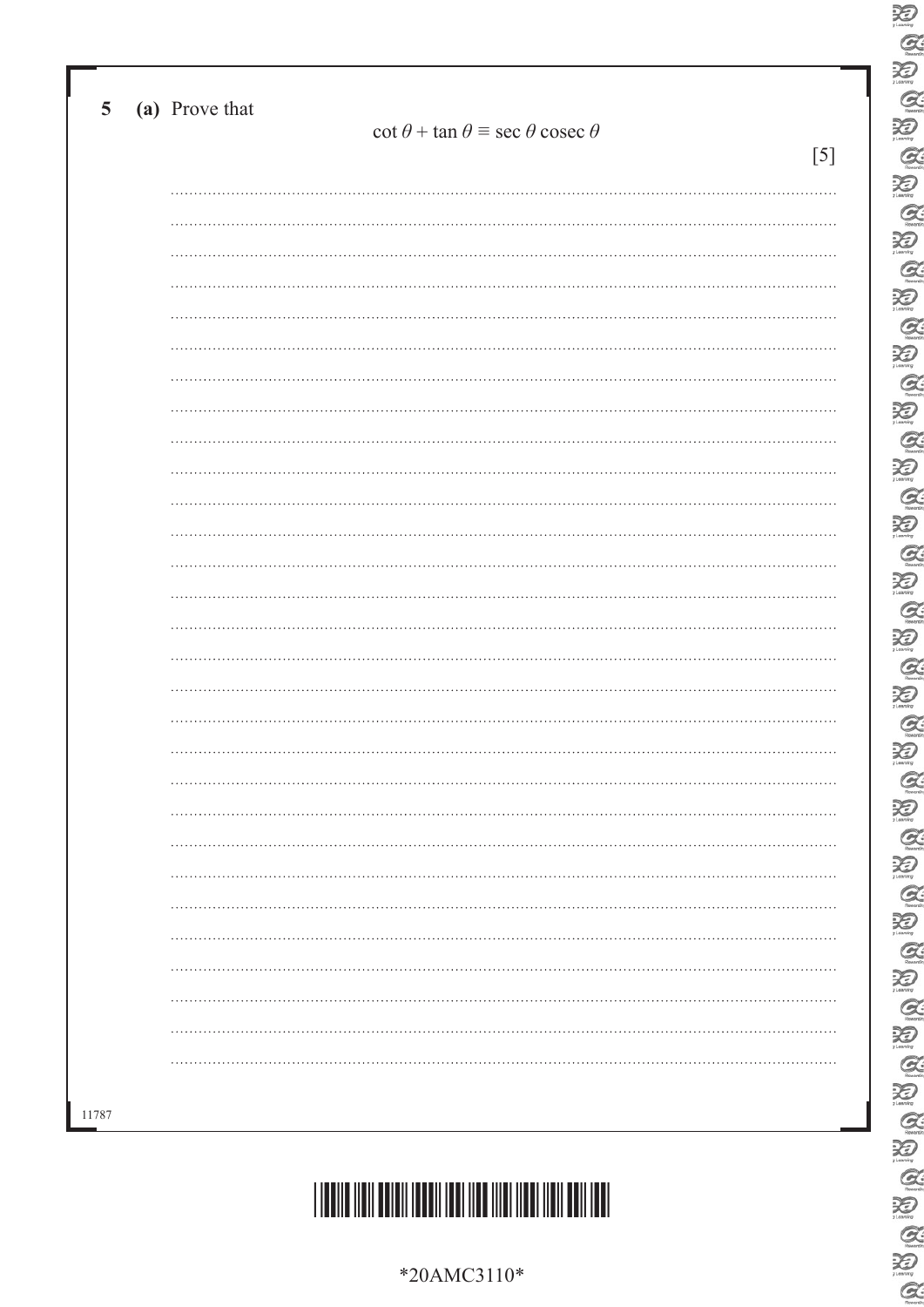(b) Solve

|  | for $0 \le \theta \le \pi$ |  | $[4]$      |
|--|----------------------------|--|------------|
|  |                            |  |            |
|  |                            |  |            |
|  |                            |  |            |
|  |                            |  |            |
|  |                            |  |            |
|  |                            |  |            |
|  |                            |  |            |
|  |                            |  |            |
|  |                            |  |            |
|  |                            |  |            |
|  |                            |  |            |
|  |                            |  |            |
|  |                            |  |            |
|  |                            |  |            |
|  |                            |  |            |
|  |                            |  |            |
|  |                            |  |            |
|  |                            |  |            |
|  |                            |  |            |
|  |                            |  |            |
|  |                            |  |            |
|  |                            |  |            |
|  |                            |  |            |
|  |                            |  |            |
|  |                            |  |            |
|  |                            |  |            |
|  |                            |  |            |
|  |                            |  |            |
|  |                            |  | [Turn over |

 $\sim$ 

# 

\*20AMC3111\*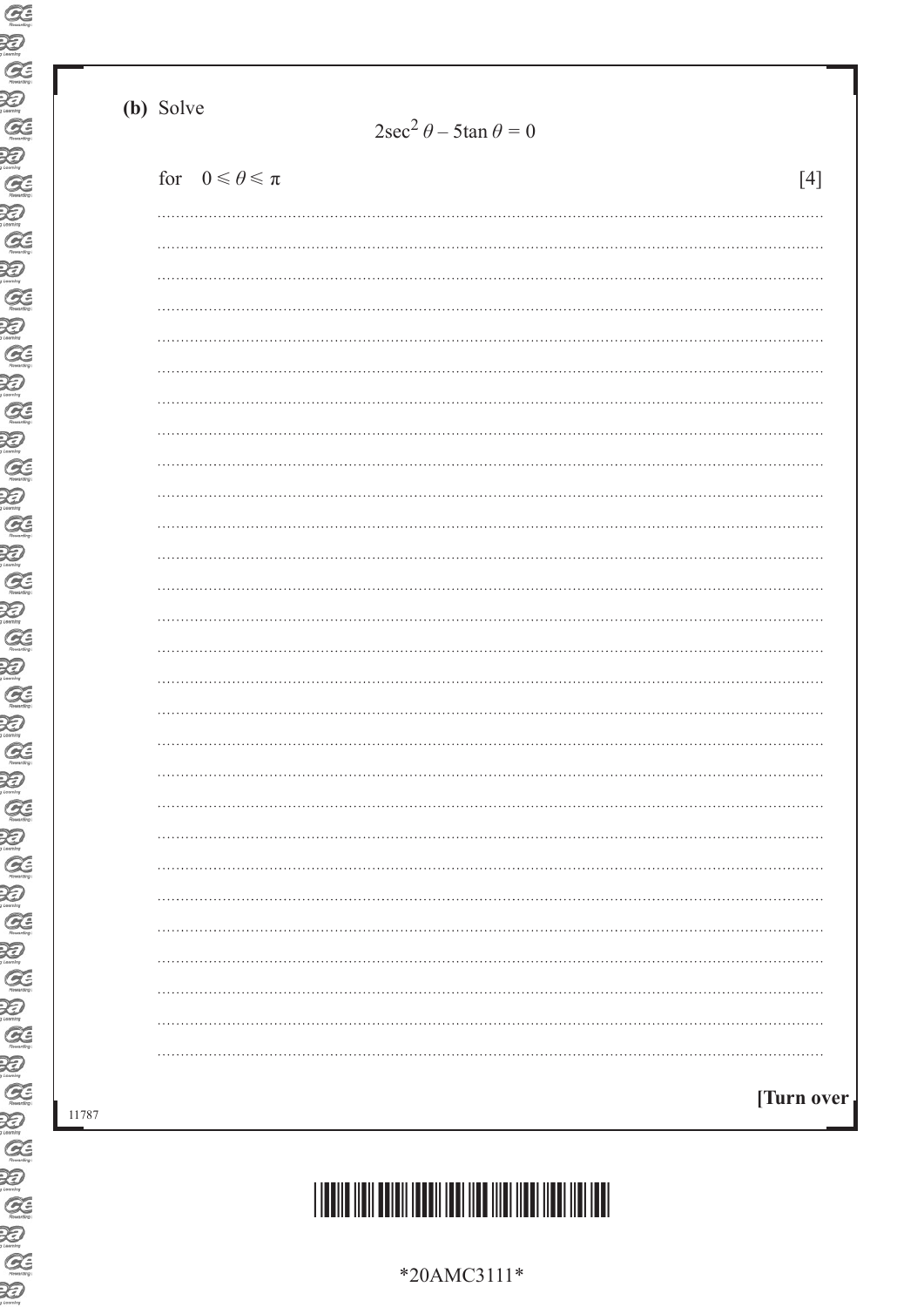|       | $x = \cot \theta - 2$ $y = 6\sin \theta + 1$                       |
|-------|--------------------------------------------------------------------|
|       | (i) Find the Cartesian equation of this curve.<br>$\left[5\right]$ |
|       |                                                                    |
|       |                                                                    |
|       |                                                                    |
|       |                                                                    |
|       |                                                                    |
|       |                                                                    |
|       |                                                                    |
|       |                                                                    |
|       |                                                                    |
|       |                                                                    |
|       |                                                                    |
|       |                                                                    |
|       |                                                                    |
|       |                                                                    |
|       |                                                                    |
|       |                                                                    |
|       |                                                                    |
|       |                                                                    |
| 11787 |                                                                    |

E<br>C

 $\overline{\mathcal{Z}}$  $\alpha$  $\sum_{\text{learning}}$  $\alpha$  $\sum_{i \text{learning}}$  $\alpha$ 

E

 $\sum_{n=1}^{\infty}$ 

E<br>E

 $\alpha$ 

20<br>Q

E

20

E<br>E

E

 $\sum_{\text{norm}}$  $\alpha$  $\sum_{n \text{ terms}}$  $\alpha$  $\sum_{\text{learning}}$  $\alpha$ 

E

酒  $\mathcal{Q}$ 迴

E<br>E

B A B A B A

 $Q$ 



\*20AMC3112\*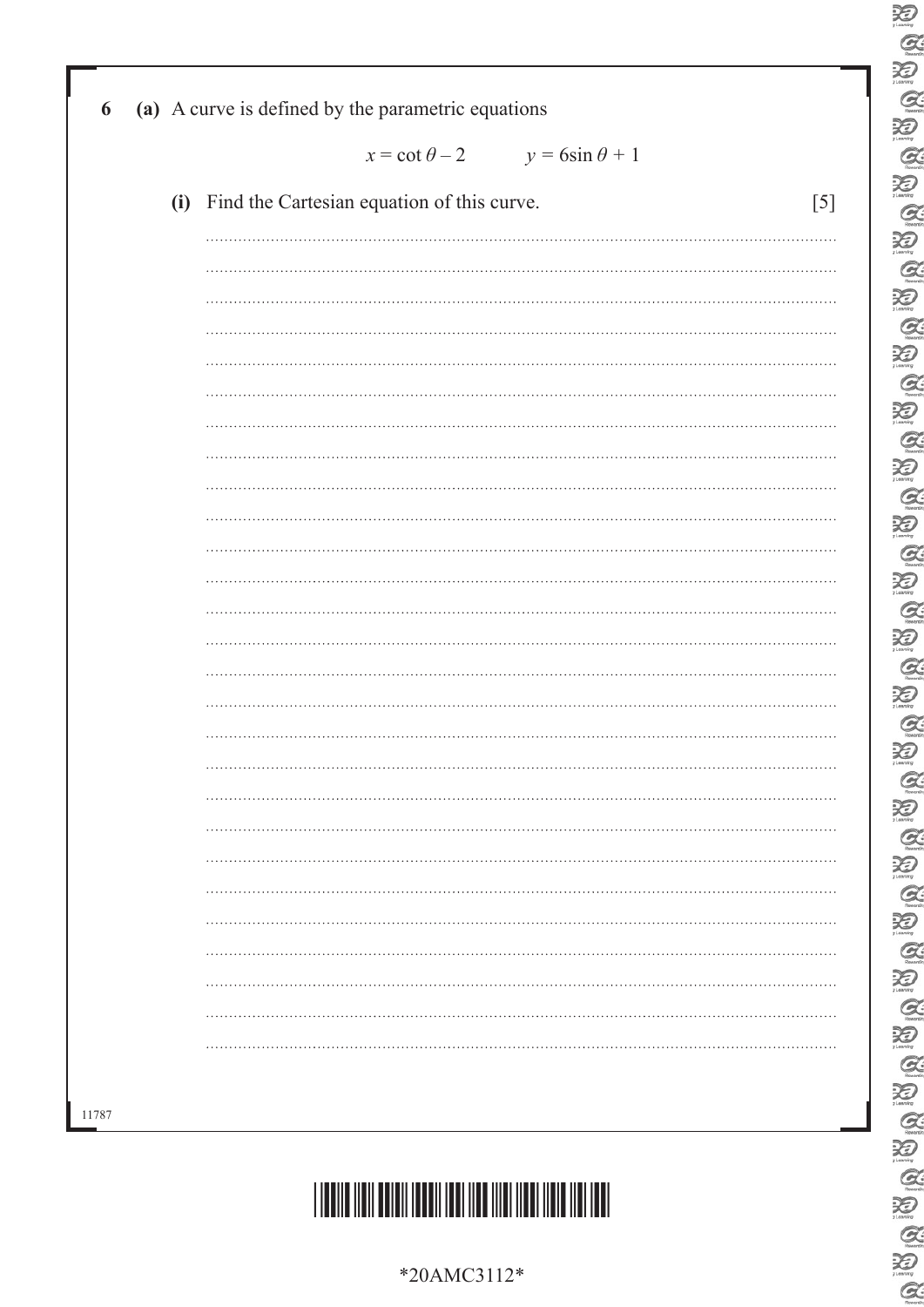

\*20AMC3113\*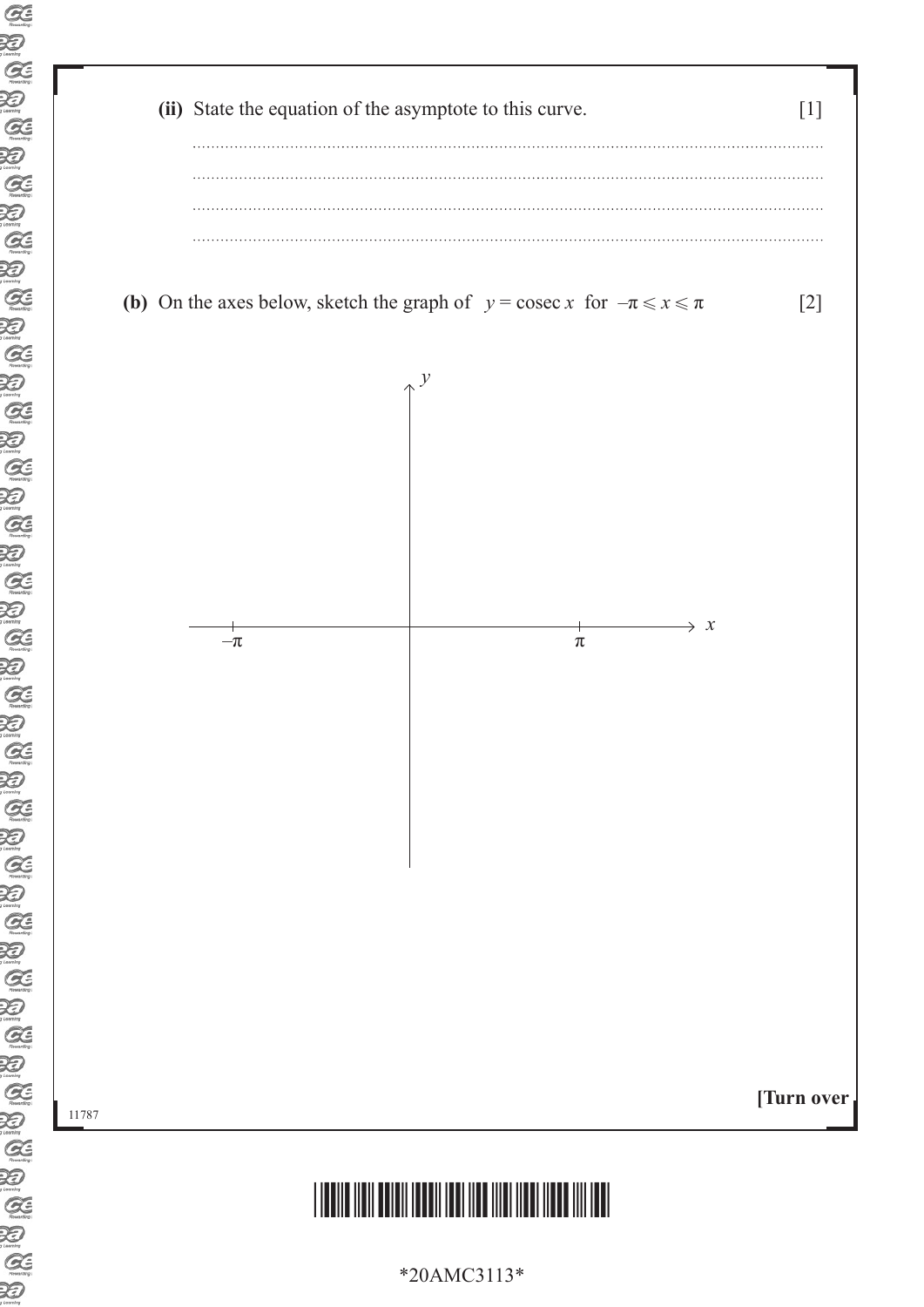|       | $\overline{7}$ |  | (a) (i) Differentiate $5x\sec x$ | $[3]$ |
|-------|----------------|--|----------------------------------|-------|
|       |                |  |                                  |       |
|       |                |  |                                  |       |
|       |                |  |                                  |       |
|       |                |  |                                  |       |
|       |                |  |                                  |       |
|       |                |  |                                  |       |
|       |                |  |                                  |       |
|       |                |  |                                  |       |
|       |                |  |                                  |       |
|       |                |  |                                  |       |
|       |                |  |                                  |       |
|       |                |  |                                  |       |
|       |                |  |                                  |       |
|       |                |  |                                  |       |
|       |                |  |                                  |       |
|       |                |  |                                  |       |
|       |                |  |                                  |       |
|       |                |  |                                  |       |
|       |                |  |                                  |       |
|       |                |  |                                  |       |
|       |                |  |                                  |       |
|       |                |  |                                  |       |
|       |                |  |                                  |       |
|       |                |  |                                  |       |
|       |                |  |                                  |       |
|       |                |  |                                  |       |
|       |                |  |                                  |       |
|       |                |  |                                  |       |
| 11787 |                |  |                                  |       |
|       |                |  |                                  |       |

E<br>C  $\overline{\mathcal{Z}}$ E<br>E  $\alpha$ 20 **QUEQUE AUGAU AUGAUGAU**  $\alpha$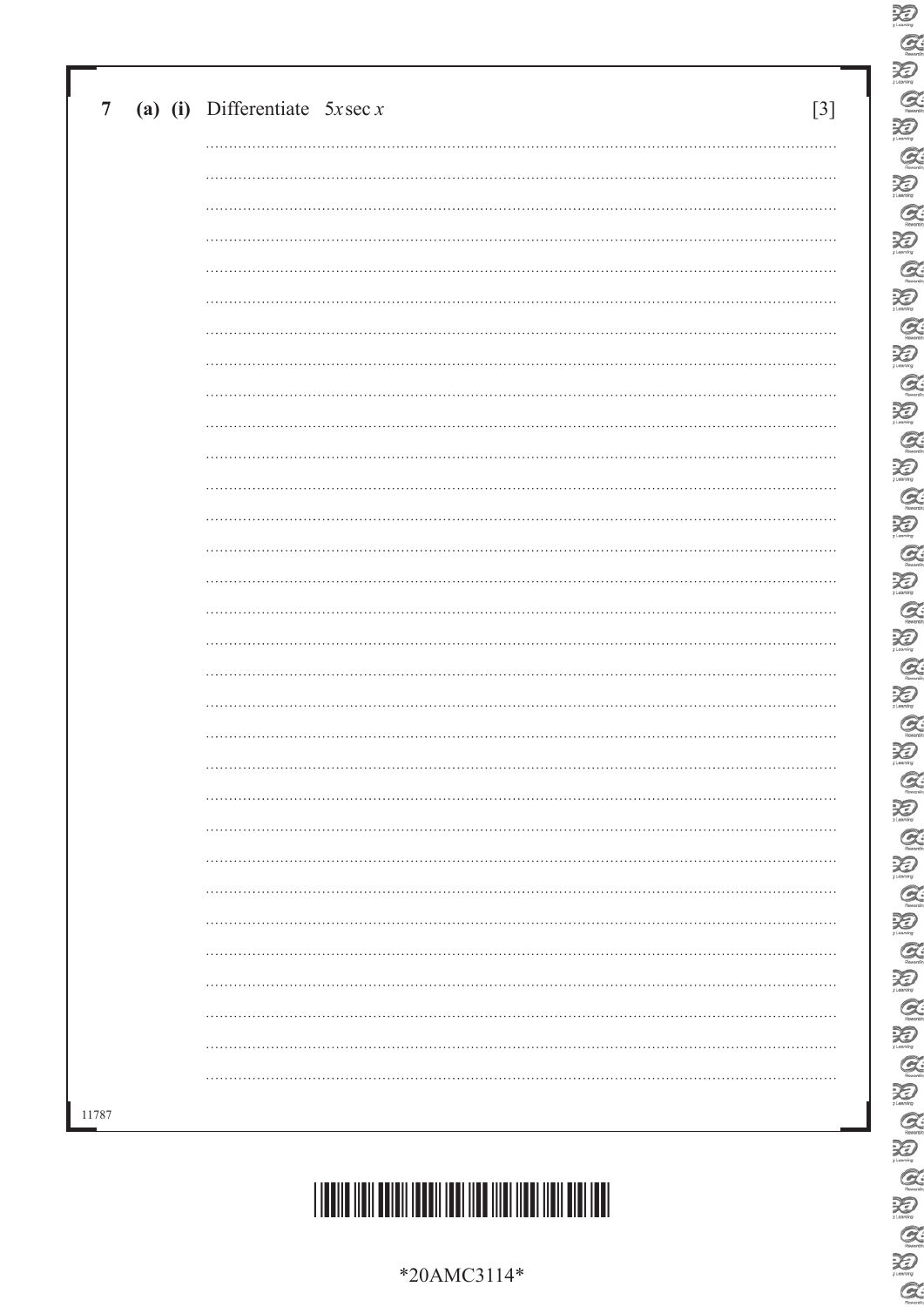| (ii) Differentiate $\frac{e^{4x}}{\cos 3x}$ | $[5]$       |
|---------------------------------------------|-------------|
|                                             |             |
|                                             |             |
|                                             |             |
|                                             |             |
|                                             |             |
|                                             |             |
|                                             |             |
|                                             |             |
|                                             |             |
|                                             |             |
|                                             |             |
|                                             |             |
|                                             |             |
|                                             |             |
|                                             |             |
|                                             |             |
|                                             |             |
|                                             |             |
|                                             |             |
| .                                           | .           |
|                                             |             |
|                                             |             |
|                                             |             |
|                                             |             |
|                                             |             |
|                                             |             |
|                                             |             |
|                                             |             |
|                                             |             |
|                                             | [Turn over] |



\*20AMC3115\*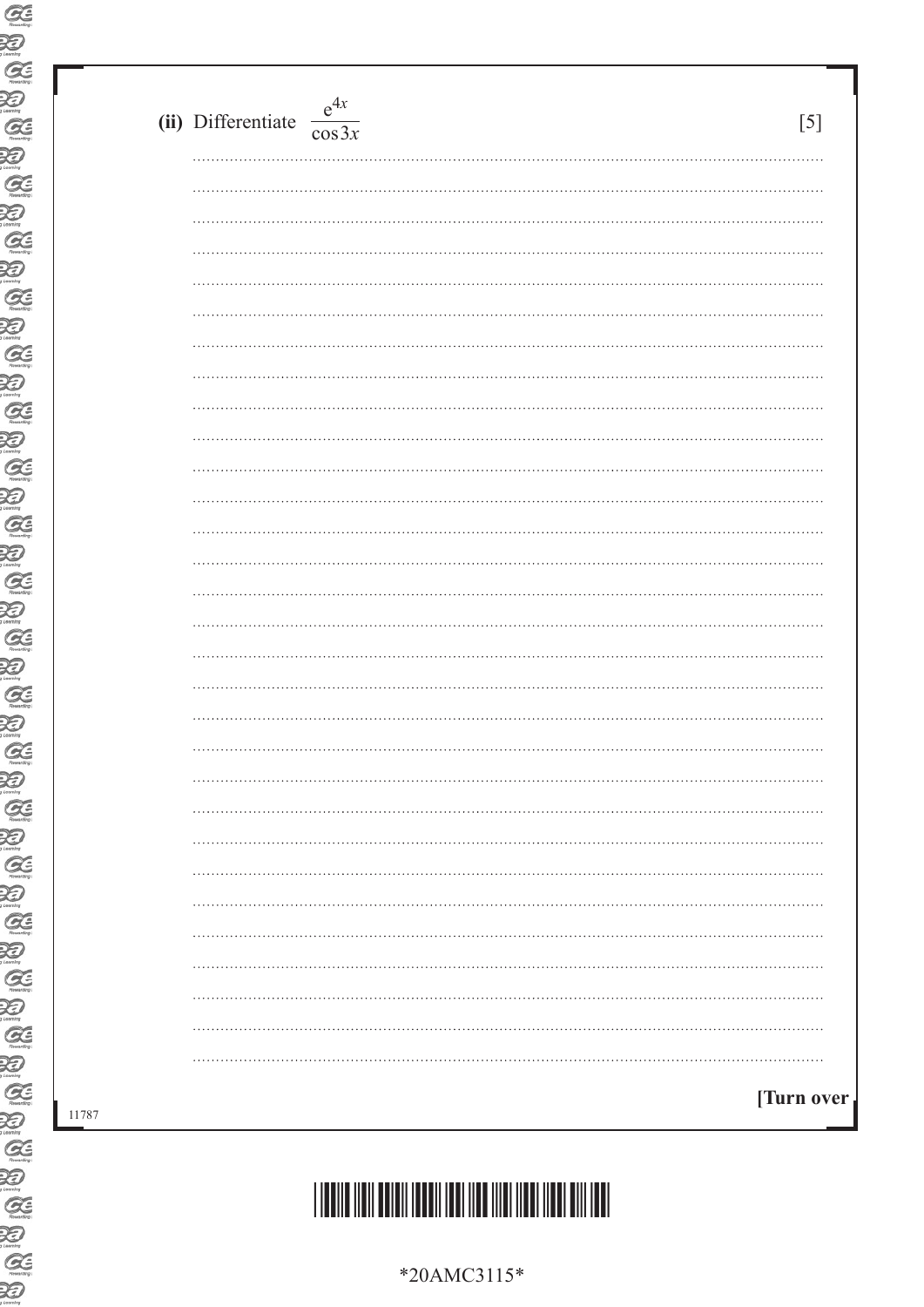

|                              | $y = \ln \sqrt{1 + \sin x}$ |
|------------------------------|-----------------------------|
| at the point where $x = \pi$ |                             |
|                              |                             |
|                              |                             |
|                              |                             |
|                              |                             |
|                              |                             |
|                              |                             |
|                              |                             |
|                              |                             |
|                              |                             |
|                              |                             |
|                              |                             |
|                              |                             |
|                              |                             |
|                              |                             |
|                              |                             |
|                              |                             |
|                              |                             |
|                              |                             |
|                              |                             |
|                              |                             |
|                              |                             |
|                              |                             |
|                              |                             |
|                              |                             |
|                              |                             |
|                              |                             |
|                              |                             |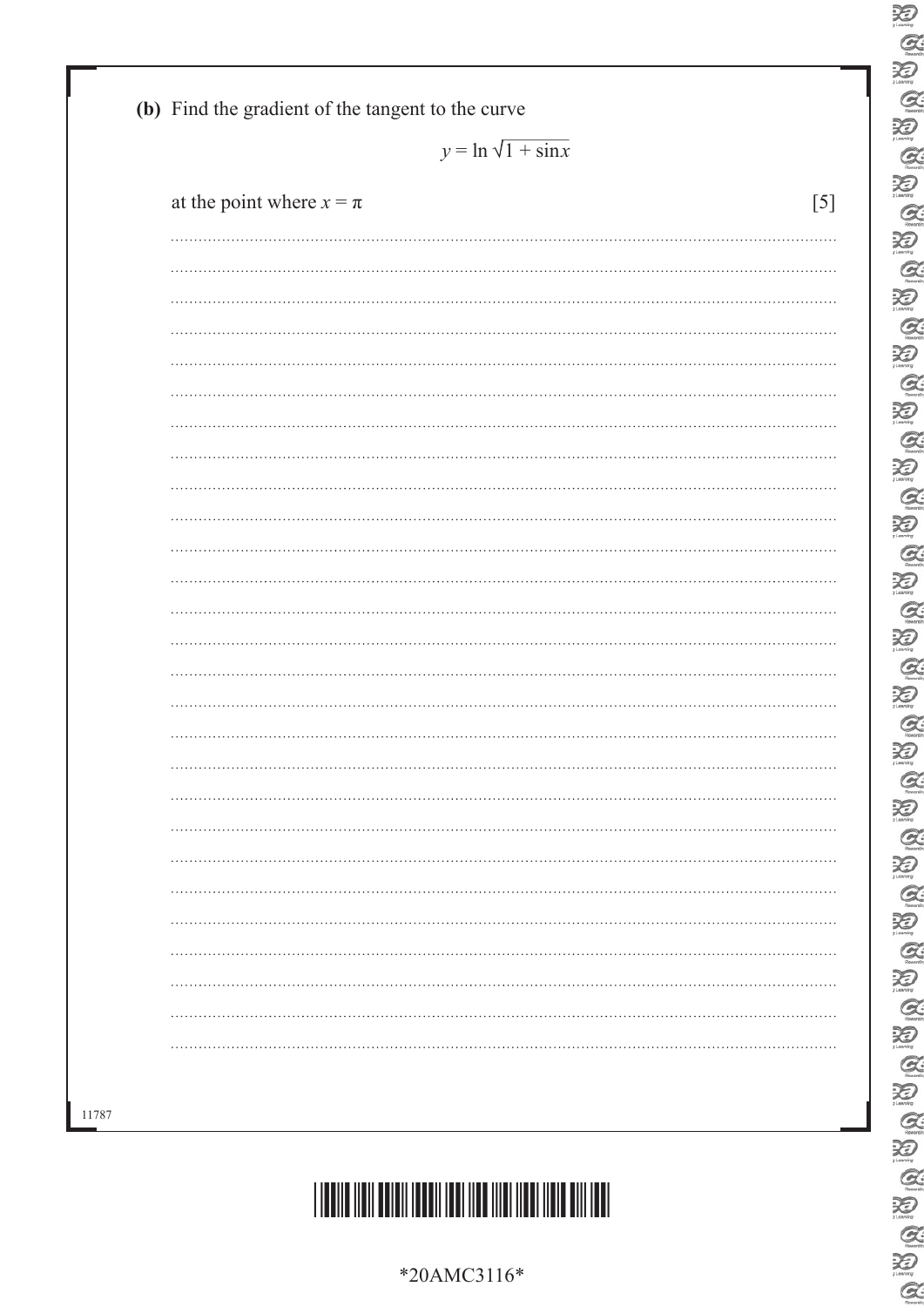#### **8 (a)** Find

 $\int \tan^2 x + 1 + \frac{3}{2x} - 5e^{-x} dx$ 

[5]

| [Turn over |
|------------|
|            |
|            |
|            |
|            |
|            |
|            |
|            |
|            |
|            |
|            |
|            |
|            |
|            |
|            |
|            |
|            |
|            |
|            |
|            |
|            |
|            |
|            |
|            |
|            |
|            |
|            |

11787

\*20AMC3117\*

## \*20AMC3117\*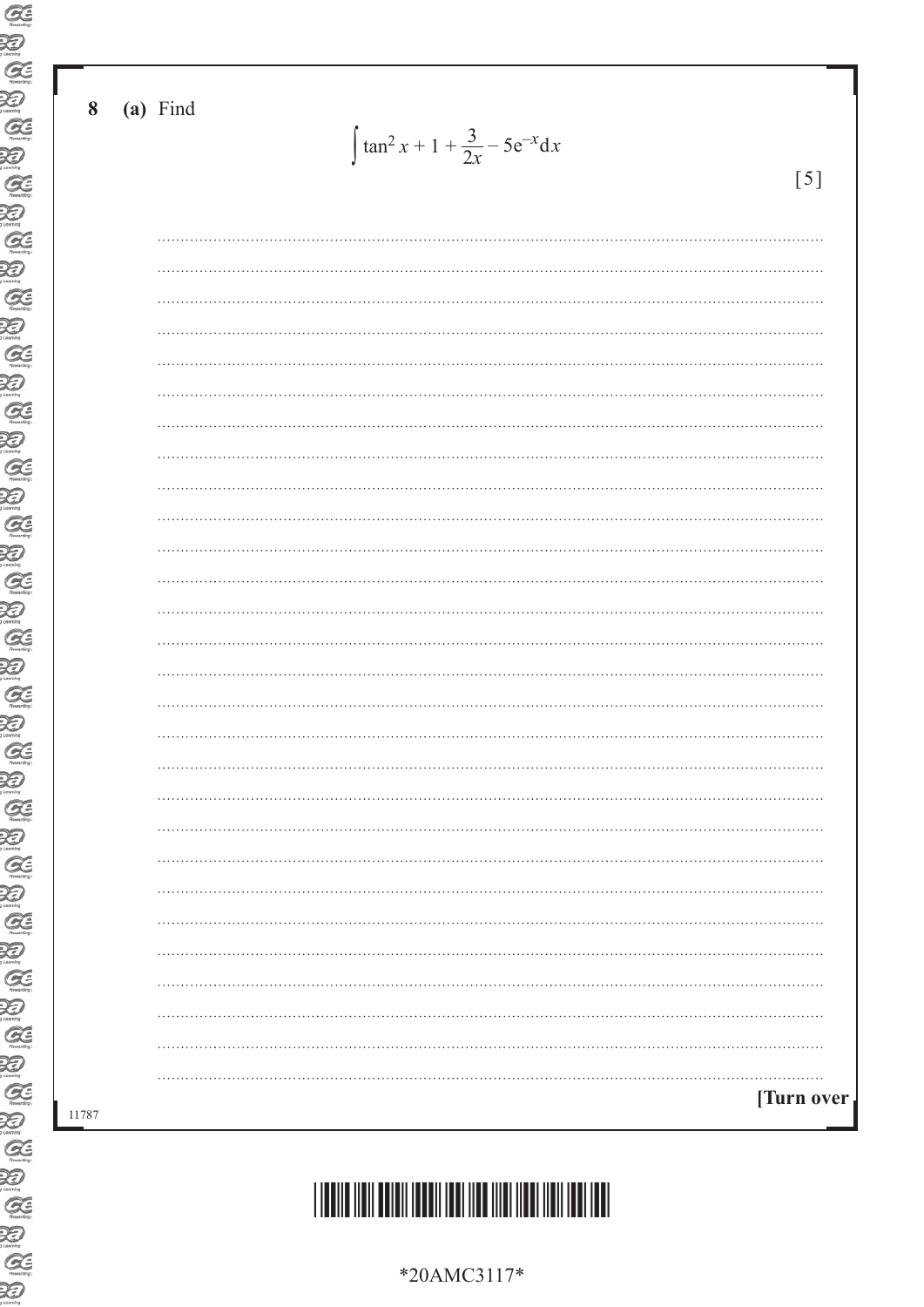**(b)** The entrance to a ghost train ride at an amusement park can be modelled as part of the area bounded by the curve

```
y = 2\sin 6x
```
and the *x*-axis, as shown in **Fig. 3** below.



| ×<br>٧ | ۰.<br>× |
|--------|---------|
|--------|---------|

The shaded area is to be painted.

| Find this area. | [9] |
|-----------------|-----|
|                 |     |
|                 |     |
|                 |     |
|                 |     |
|                 |     |
|                 |     |
|                 |     |
|                 |     |
|                 |     |
|                 |     |
|                 |     |
|                 |     |
|                 |     |
| $\cdots$        |     |
|                 |     |
|                 |     |



|                 | л   |
|-----------------|-----|
|                 |     |
|                 |     |
|                 |     |
|                 |     |
|                 |     |
|                 |     |
|                 |     |
|                 |     |
|                 |     |
|                 |     |
| $\rightarrow x$ |     |
|                 |     |
|                 |     |
|                 |     |
|                 | [9] |
|                 |     |
|                 |     |
|                 |     |
|                 |     |
|                 |     |
|                 |     |
|                 |     |
|                 |     |
|                 |     |
|                 |     |
|                 |     |
|                 |     |
|                 |     |
|                 |     |
|                 |     |
|                 |     |
|                 |     |
|                 |     |
|                 |     |
|                 |     |

11787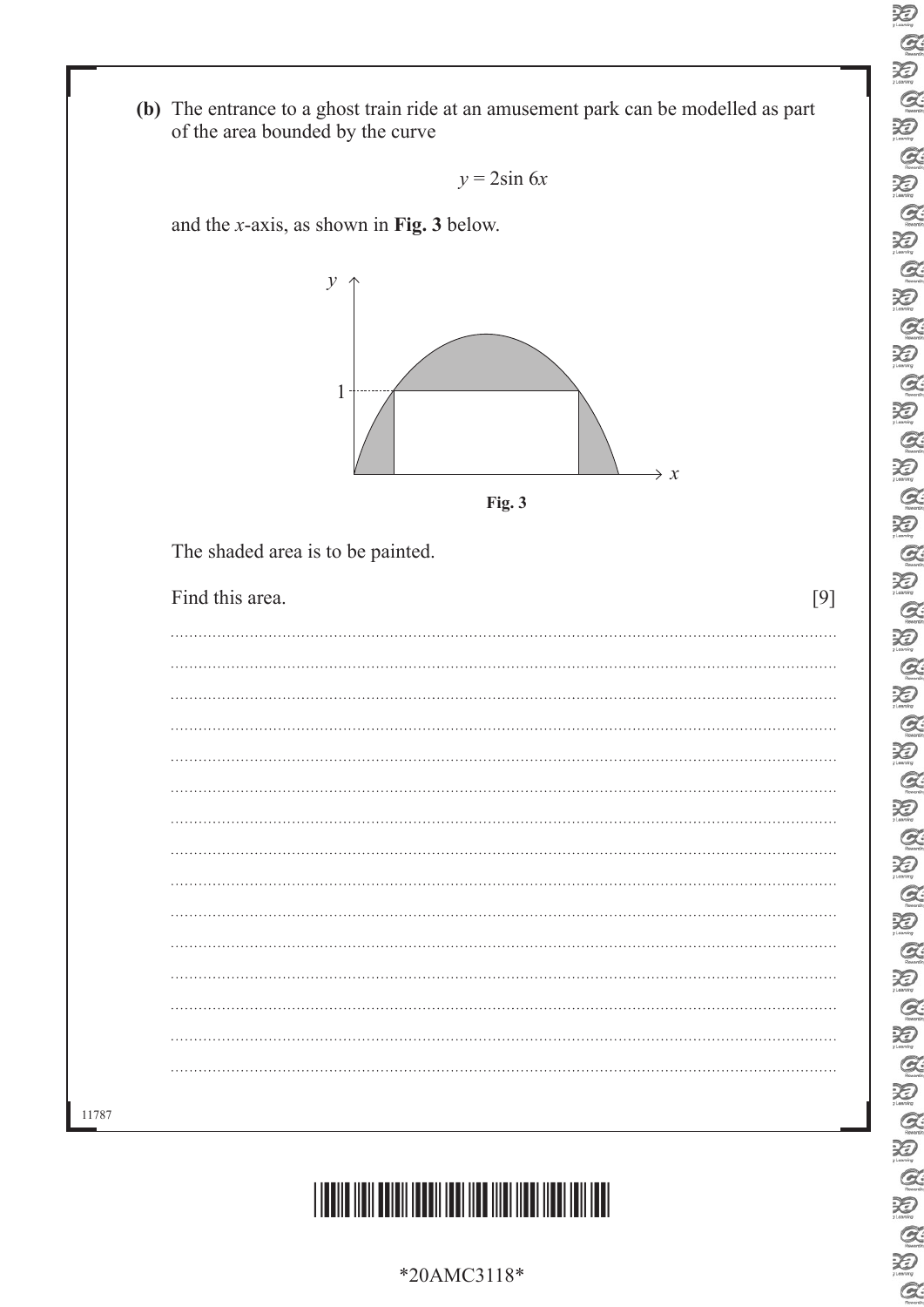### **THIS IS THE END OF THE QUESTION PAPER**

11787



\*20AMC3119\*